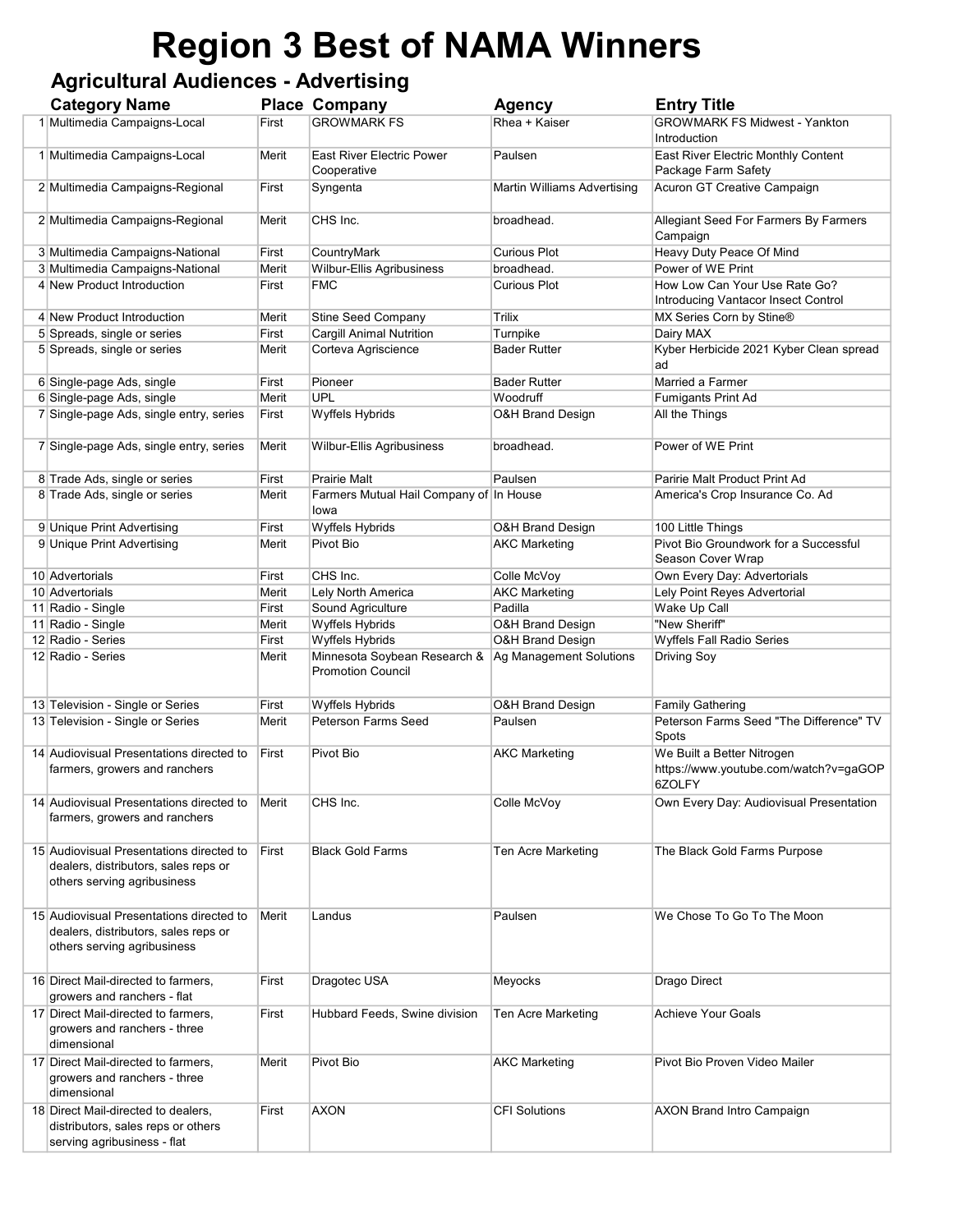| <b>Category Name</b>                                                                                                                   |       | <b>Place Company</b>                           | <b>Agency</b>             | <b>Entry Title</b>                                   |
|----------------------------------------------------------------------------------------------------------------------------------------|-------|------------------------------------------------|---------------------------|------------------------------------------------------|
| 19 Direct Mail-directed to dealers,<br>distributors, sales reps or others<br>serving agribusiness - three<br>dimensional               | First | National Beef/Iowa Premium                     | MorganMyers, Inc.         | lowa Premium brand launch to sales team              |
| 19 Direct Mail-directed to dealers.<br>distributors, sales reps or others<br>serving agribusiness - three<br>dimensional               | Merit | <b>AXON</b>                                    | <b>CFI Solutions</b>      | <b>AXON Brand Launch Box</b>                         |
| 20 Billboards or other outdoor ads                                                                                                     | First | Pacific Gas and Electric                       | Padilla                   | Your Orchard Trees Need Social Distance              |
| 21 Customer Brochures, Catalogs-farmer First<br>directed-1 or more elements                                                            |       | Northern Plains Potato Growers<br>Associations | <b>Ten Acre Marketing</b> | <b>NPPGA Booklet</b>                                 |
| 21 Customer Brochures, Catalogs-farmer   Merit<br>directed-1 or more elements                                                          |       | Northern Soy Marketing                         | Ag Management Solutions   | <b>Clean Beans</b>                                   |
| 22 Brochures, catalogs, etc., directed to<br>dealers, distributors, sales reps or<br>others serving agribusiness-1 or more<br>elements | First | <b>AXON</b>                                    | <b>CFI Solutions</b>      | <b>AXON Sales Zine</b>                               |
| 22 Brochures, catalogs, etc., directed to<br>dealers, distributors, sales reps or<br>others serving agribusiness-1 or more<br>elements | Merit | Wyffels Hybrids                                | In House                  | 2022 Wyffels Hybrids Product Guide                   |
| 23 Point-of-purchase materials                                                                                                         | First | <b>Prairie Malt</b>                            | Paulsen                   | Pauls Malt Bag Design                                |
| 23 Point-of-purchase materials                                                                                                         | Merit | <b>Wilbur-Ellis Agribusiness</b>               | broadhead.                | Changing Landscape                                   |
| 24 Exhibits - Live                                                                                                                     | First | Pivot Bio                                      | <b>AKC Marketing</b>      | Pivot Bio Oasis at the 2021 Farm Progress<br>Show    |
| 24 Exhibits - Live                                                                                                                     | Merit | <b>Stine Seed Company</b>                      | Trilix                    | Stine® Seed Company Farm Show Booth                  |
| 27 Corporate Identity                                                                                                                  | First | <b>Curious Plot</b>                            | In House                  | The Curious Story of the Curius Plot Brand<br>Launch |
| 27 Corporate Identity                                                                                                                  | Merit | <b>BouMatic</b>                                | Paulsen                   | <b>BouMatic Brand Refresh</b>                        |
| 28 Advertising to agribusiness                                                                                                         | First | <b>CLUTCH</b>                                  | In House                  | <b>CLUTCH Holiday Mailer</b>                         |
| 28 Advertising to agribusiness                                                                                                         | Merit | <b>Curious Plot</b>                            | In House                  | A Curious Plot Unfolds                               |

## Agricultural Audiences - Public Relations

| 29 Overall PR Program - directed to<br>farmers, growers, ranchers or others<br>serving agribusiness | First | The SCN Coalition                                                                  | MorganMyers, Inc.           | "Let's Talk Todes"                                                                         |
|-----------------------------------------------------------------------------------------------------|-------|------------------------------------------------------------------------------------|-----------------------------|--------------------------------------------------------------------------------------------|
| 29 Overall PR Program - directed to<br>farmers, growers, ranchers or others<br>serving agribusiness | Merit | Minnesota Soybean Research &   Ag Management Solutions<br><b>Promotion Council</b> |                             | <b>Erasing Emissions: Biodiesel Superpower</b><br>Campaign                                 |
| 30 Media Relations                                                                                  | First | <b>Heartland AG Systems</b>                                                        | <b>CLUTCH</b>               | Heartland AG Systems VPA 1000 Product<br>Launch                                            |
| 30 Media Relations                                                                                  | Merit | Rabo AgriFinance                                                                   | Padilla                     | <b>Building Trust Through Industry Experts</b>                                             |
| 31 Public Affairs/Issues Management<br>program                                                      | First | Cargill                                                                            | Padilla                     | Communicating the Complexities of<br>Methane Mitigation in Ruminant Livestock              |
| 32 Brand Citizenship                                                                                | First | CHS Inc.                                                                           | Colle McVoy                 | Sharing Hometown Pride                                                                     |
| 32 Brand Citizenship                                                                                | Merit | <b>SAB Biotherapeutics</b>                                                         | Paulsen                     | SAB Biotherapeutics Founder PR                                                             |
| 33 News, Feature Article or persuasive<br>writing - Trade Media                                     | First | Farmers Mutual Hail Company of In House<br>lowa                                    |                             | 6 Reasons Why You Should Consider ECO                                                      |
| 33 News, Feature Article or persuasive<br>writing - Trade Media                                     | Merit | CHS Inc.                                                                           | Colle McVoy                 | <b>Digitally Driven</b>                                                                    |
| 34 News Release-Aq Media                                                                            | First | Pioneer                                                                            | <b>Bader Rutter</b>         | 43% of Growers Have Medium to High<br>Corn Nematode Pressure in Their Fields<br>Poll Shows |
| 34 News Release-Ag Media                                                                            | Merit | Specialty Soya And Grains<br>Alliance                                              | Ag Management Solutions     | "Suspension Of Overseas Ag Container<br>Shipments Is Blow To U.S. Ag Community             |
| 35 Events - Customer                                                                                | First | Pivot Bio                                                                          | <b>AKC Marketing</b>        | Pivot Bio Nitrogen's Turning Point Tour -<br>Grower Field Day                              |
| 35 Events - Customer                                                                                | Merit | Syngenta                                                                           | Martin Williams Advertising | The Syngenta Experience 2021                                                               |
| 36 Events - Media                                                                                   | First | Landus Cooperative                                                                 | Meyocks                     | Landus Innovation Center Design and<br>Media Launch                                        |
| 36 Events - Media                                                                                   | Merit | Corteva Agriscience                                                                | <b>Bader Rutter</b>         | Corteva Agriscience "The Future of<br>Farming" summer media day                            |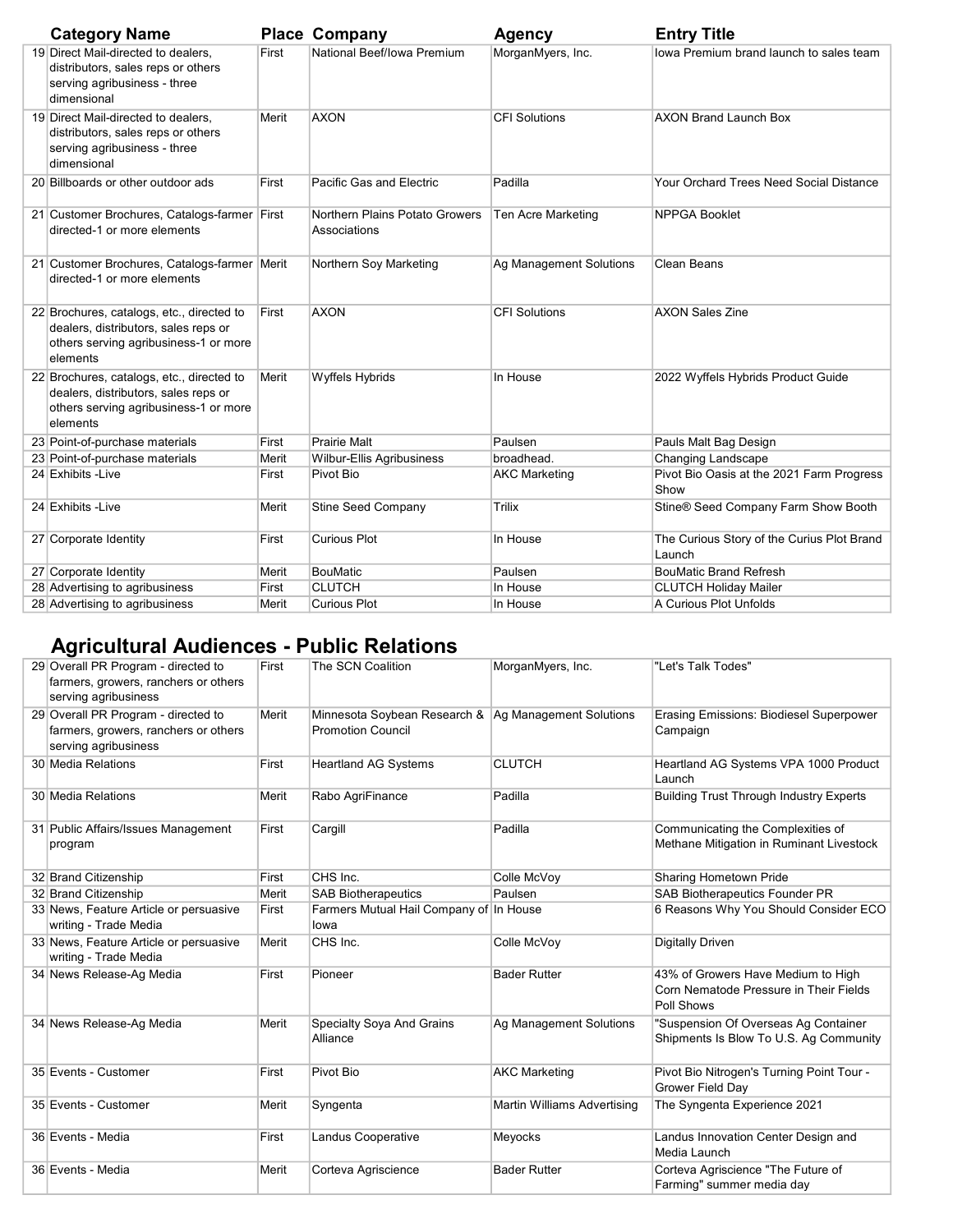| <b>Category Name</b>                                                                                                                  |       | <b>Place Company</b>                                                               | <b>Agency</b>           | <b>Entry Title</b>                                                                                      |
|---------------------------------------------------------------------------------------------------------------------------------------|-------|------------------------------------------------------------------------------------|-------------------------|---------------------------------------------------------------------------------------------------------|
| 37 Events - Internal                                                                                                                  | First | Pivot Bio                                                                          | <b>AKC Marketing</b>    | Pivot Bio Virtual 2022 Sales Launch Virtual<br>Event<br>https://www.youtube.com/watch?v=rDVImp<br>ud-Ug |
| 37 Events - Internal                                                                                                                  | Merit | Lely North America                                                                 | <b>AKC Marketing</b>    | Lely FMS Conference                                                                                     |
| 38 Events - Virtual                                                                                                                   | First | East River Electric Power<br>Cooperative                                           | Paulsen                 | <b>Bright Futures Career Fair</b>                                                                       |
| 38 Events - Virtual                                                                                                                   | Merit | Pivot Bio                                                                          | <b>AKC Marketing</b>    | Pivot Bio Virtual 2022 Sales Launch Virtual<br>Event<br>https://www.youtube.com/watch?v=rDVImp<br>ud-Ug |
| 39 Company and Association newsletters First<br>- External - farmers, ranchers, or<br>dealer and distributors                         |       | Specialty Soya and Grains<br>Alliance                                              | Ag Management Solutions | SSGA E-Newsletter: Inside Look                                                                          |
| 39 Company and Association newsletters Merit<br>- External - farmers, ranchers, or<br>dealer and distributors                         |       | Minnesota Soybean Research &   Ag Management Solutions<br><b>Promotion Council</b> |                         | Minneline                                                                                               |
| 40 Company and Association magazines - First<br>External - directed to farm customers.<br>prospects or others serving<br>agribusiness |       | CHS Inc.                                                                           | Colle McVoy             | C Magazine: Creating Connections Starts<br>With "C"                                                     |
| 40 Company and Association magazines - Merit<br>External - directed to farm customers.<br>prospects or others serving<br>agribusiness |       | Minnesota Soybean Growers<br>Association                                           | Ag Management Solutions | Soybean Business Magazine                                                                               |
| 42 Company Publications - Annual<br>Reports                                                                                           | First | Minnesota Soybean Research &   Ag Management Solutions<br><b>Promotion Council</b> |                         | Minnesota Soybean Annual Report                                                                         |
| 42 Company Publications - Annual<br>Reports                                                                                           | Merit | AgriBank                                                                           | Padilla                 | Ready for Times Like This: 2020 AgriBank<br><b>Annual Report</b>                                        |
| 43 Audio/Video Broadcast News                                                                                                         | First | Pivot Bio                                                                          | <b>AKC Marketing</b>    | Pivot Bio Sales Kickoff 2022                                                                            |
| 43 Audio/Video Broadcast News                                                                                                         | Merit | <b>Merck Animal Health</b>                                                         | MorganMyers, Inc.       | Merck Animal Health Cattlemen to<br>Cattlemen Segment                                                   |
| 44 Audio/Video Feature or Testimonial                                                                                                 | First | Cargill                                                                            | Padilla                 | New Technology Meets New Expectations                                                                   |
| 44 Audio/Video Feature or Testimonial                                                                                                 | Merit | Raven                                                                              | <b>CLUTCH</b>           | Raven Path To Autonomy                                                                                  |

## Agricultural Audiences - Digital

| 45 Advertising on the Web - directed to<br>farmers, ranchers or growers, and all<br>others serving agriculture | First | Cargill                   | Padilla                     | Navigating The Changing Food Production<br>Landscape Globally    |
|----------------------------------------------------------------------------------------------------------------|-------|---------------------------|-----------------------------|------------------------------------------------------------------|
| 45 Advertising on the Web - directed to<br>farmers, ranchers or growers, and all<br>others serving agriculture | Merit | Corteva Agriscience       | <b>Bader Rutter</b>         | Kyber Herbicide: Digital                                         |
| 46 Internet Website - directed to farmers.<br>ranchers or growers, and all others<br>serving agribusiness      | First | Syngenta                  | Martin Williams Advertising | Acuron GT Landing Page Website                                   |
| 46 Internet Website - directed to farmers.<br>ranchers or growers, and all others<br>serving agribusiness      | Merit | Syngenta                  | Martin Williams Advertising | Saltro Landing Page Website                                      |
| 47 Blogs                                                                                                       | First | CHS Inc.                  | Karwoski & Courage          | How To: Proper Tank Mix Order Blog                               |
| 47 Blogs                                                                                                       | Merit | Lely North America        | <b>AKC Marketing</b>        | Lely Blog Knigge Farms                                           |
| 48 Social Community Building and<br>Engagement - Social Campaign                                               | First | Syngenta                  | Martin Williams Advertising | Acuron Influencer Campaign                                       |
| 48 Social Community Building and<br>Engagement - Social Campaign                                               | Merit | Corteva Agriscience       | <b>Bader Rutter</b>         | Enlist weed control system: Straight Up<br>social media campaign |
| 49 Social tactic - a specific activity                                                                         | First | <b>Stine Seed Company</b> | Trilix                      | 2021 Women In Ag Video Series for Social<br>Media                |
| 49 Social tactic - a specific activity                                                                         | Merit | Wilbur-Ellis Agribusiness | broadhead.                  | The Give Green Get Green Social<br>Sweepstakes                   |
| 50 Smartphone Apps                                                                                             | First | <b>RCIS</b>               | Paulsen                     | <b>RCIS Brand Traction Platform</b>                              |
| 50 Smartphone Apps                                                                                             | Merit | Stine Seed Company        | Trilix                      | The Stine Seed App                                               |
| 52 Digital Marketing Tools                                                                                     | First | <b>Stine Seed Company</b> | Trilix                      | 2021 Women In Ag Video Series                                    |
| 52 Digital Marketing Tools                                                                                     | Merit | Dragotec USA              | Meyocks                     | Drago 360-Degree Virtual Experience                              |